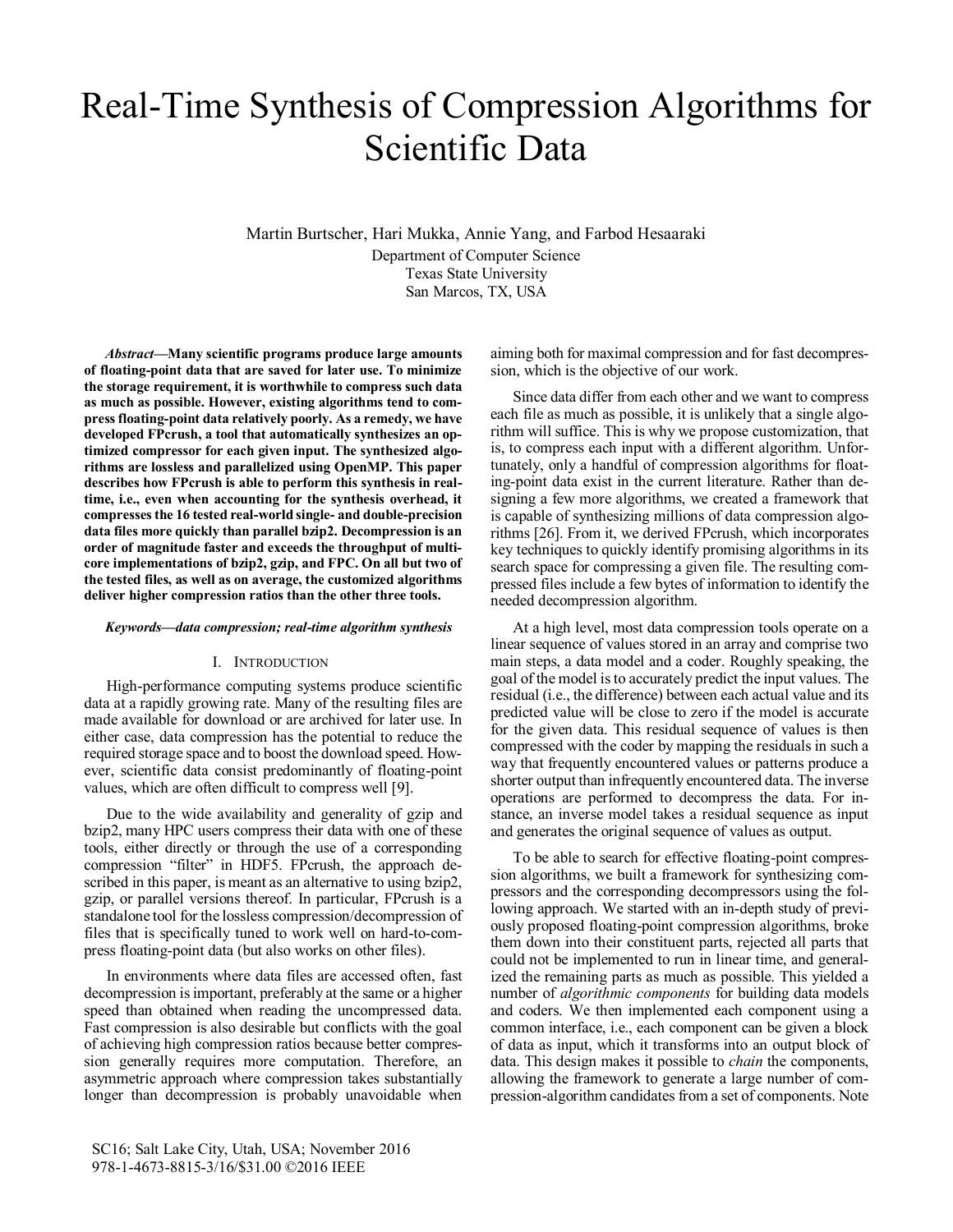that each component comes with an inverse that performs the opposite transformation. Thus, for any chain of components, which represents a compression algorithm, it is always possible to synthesize the matching decompressor. Figure 1 illustrates this approach on the example of three components named LVs, BIT, and LZ3 as well as a Cut. Section 2 explains the operation of these components. Note that the order of the components matters. Every permutation represents a distinct algorithm that yields a potentially different compression ratio.



Decompression Components

Fig. 1. Three chained components plus a Cut that represent a compression algorithm along with the corresponding inverse components that make up the decompression algorithm

Since we consider 29 algorithmic components, performing an exhaustive search to identify the best algorithm is too expensive for chains with more than about three components, i.e., algorithms with more than three stages. To speed up the search, FPcrush employs two complementary techniques. First, it uses a genetic algorithm (GA) to quickly find effective compressors without visiting most of the search space. Second, it extracts a short but representative segment from the given input and uses only this segment to drive the GA. The combination of these two approaches quickly yields a good algorithm that is then used to compress the entire input.

To further accelerate FPcrush, the synthesis as well as the resulting compression and decompression algorithms are parallelized using OpenMP. In particular, the GA evaluates the individuals in its population (cf. Section 3.2) concurrently. Moreover, the synthesized algorithms divide the input into chunks and process them in parallel. Since the evaluated individuals and the processed chunks are independent, these computations are embarrassingly parallel. As a consequence, their parallelization is trivial and not the focus of this paper.

We implemented all algorithmic components using C++ templates, which makes it possible to support both single- and double-precision data. Note that FPcrush uses a 4- and 8-byte *integer* representation of the floating-point data (i.e., the bit pattern representing the floating-point value is copied verbatim into an appropriately sized integer variable) and exclusively uses integer operations to maximize performance and to avoid the possibility of floating-point exceptions or rounding inaccuracies. In other words, FPcrush generates lossless integer compression algorithms that are fed with and tuned for floating-point data. This approach is also used by other floating-point compressors [3, 20]. As a result, positive and negative zeros and infinities, NaNs, denormals, and all other values are recreated bit-by-bit during decompression.

FPcrush's goal is to maximize the compression ratio on floating-point data while still providing high throughput, especially decompression throughput. This paper makes the following main contributions.

- It is the first work to demonstrate that superior compression algorithms can be synthesized in realtime and to present a combination of techniques that make it possible to achieve such high synthesis speeds.
- It shows that customized algorithms can yield higher compression ratios than pre-existing algorithms, both on single- and double-precision floating-point data.
- It illustrates that the synthesized parallel algorithms compress faster than parallel bzip2 and decompress more quickly than parallel gzip, bzip2, and FPC.
- It makes FPcrush freely available on the computers listed at cs.txstate.edu/~burtscher/research/FPcrush/.

The rest of this paper is organized as follows. Section 2 describes the algorithmic components used in FPcrush. Section 3 explains their implementation. Section 4 summarizes related work. Section 5 provides an overview of the evaluation system and the input files. Section 6 studies and analyzes various aspects of FPcrush. Section 7 concludes with a summary.

### II. ALGORITHMIC COMPONENTS

This section describes the 29 algorithmic components available to FPcrush for synthesizing compression algorithms. Many of them are generalizations or approximations of components extracted from previously proposed algorithms. Each component takes a sequence of values as input (i.e., an array), transforms it, and outputs the transformed sequence. To organize the components, we grouped them into categories.

## *A. Mutators*

Mutators are components that computationally transform each value in the sequence. This is done independently of any other value and does not change the length of the sequence.

The **NUL** component performs the identity operation, that is, it simply outputs the input sequence. Its presence ensures that chains with *n* components can also represent all possible algorithms with fewer than *n* components. NUL has the highest priority, i.e., FPcrush gives preference to shorter chains over longer chains with the same compression ratio.

The **SMS** component converts each value from sign-magnitude (as used in the IEEE 754 floating-point format) into signed twos-complement representation. It does this by inverting all but the most significant bit if the most significant bit is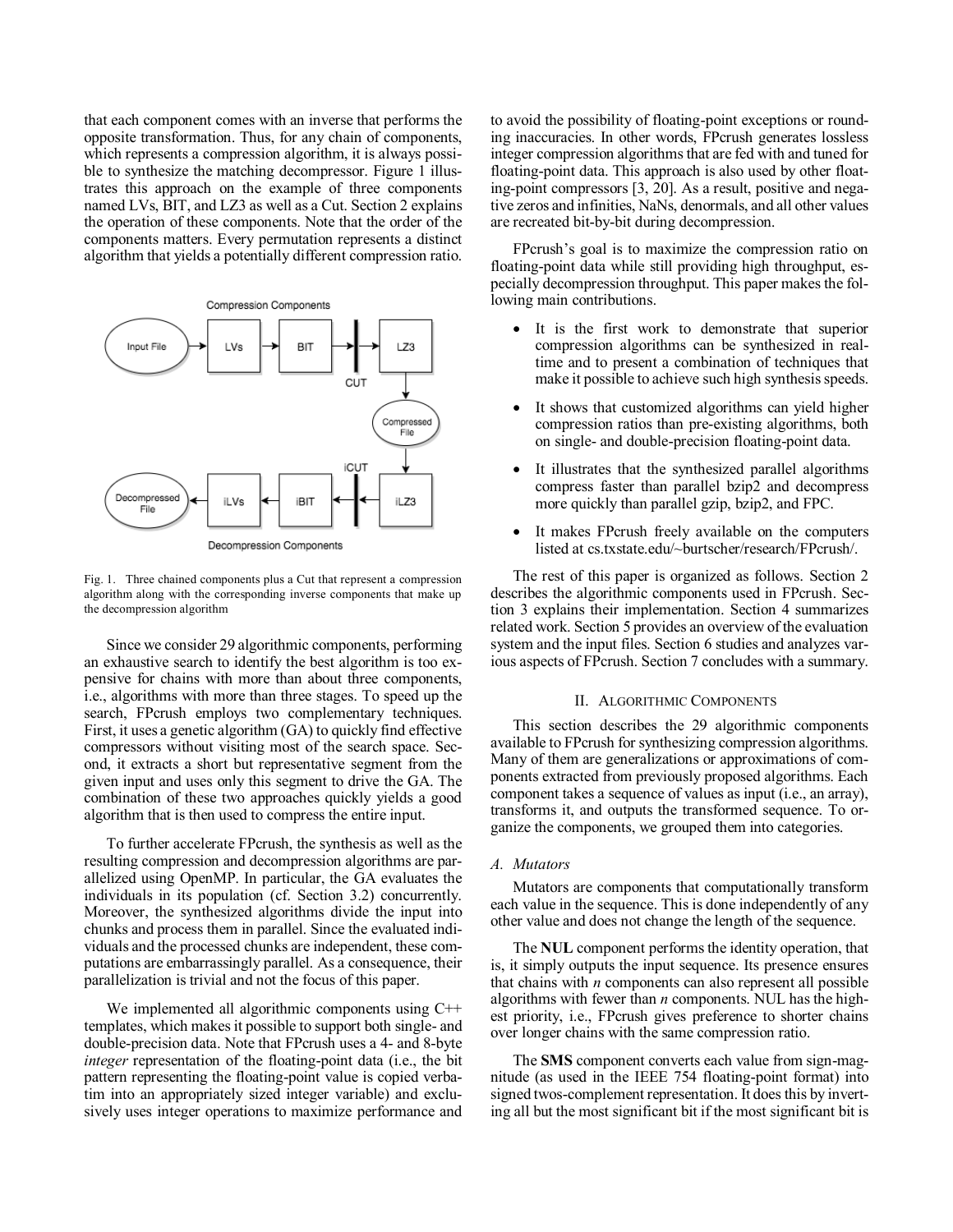set. Since FPcrush processes all values using integer operations, this transformation may be beneficial.

# *B. Shufflers*

Shufflers rearrange the order of the values in the sequence but perform no computation on them. Some shufflers reorder the bits or bytes within the values. None of them change the length of the sequence. In some cases, they operate on chunks of data that encompass multiple words.

The **BIT** component groups the values into chunks of as many values as there are bits per value. It then transforms each chunk independently by creating and emitting a word that contains the most significant bits of the values, followed by a word that contains the second most significant bits, etc. The resulting sequence is easier to compress in cases where the bit positions between consecutive input values exhibit a higher correlation than the values themselves.

The **ROT***n* component takes a parameter *n* that specifies by how many units to rotate the bits of each word in the input sequence. There are seven versions of this component. For double-precision data, the values can be rotated by one to seven bytes, for single-precision data by one to seven nibbles, and for byte-sized data by one to seven bits. This rotation affects the behavior of some of the other components.

The **DIM***n* component takes a parameter *n* that specifies the dimensionality of the input sequence and groups the values accordingly. For example, a dimension of three changes the linear sequence *x*1, *y*1, *z*1, *x*2, *y*2, *z*2, *x*3, *y*3, *z*<sup>3</sup> into *x*1, *x*2, *x*3, *y*1, *y*2, *y*3, *z*1, *z*2, *z*3. This may be beneficial as values belonging to the same dimension often correlate more with each other than with values from other dimensions. For single-precision inputs, we use *n* = 2, 3, 4, 5, 7, 8, 12, and 32. For double-precision inputs, we use  $n = 2, 3, 5, 7, 8, 12$ , and 64. Since a dimensionality of *k∙m* can be represented by combining a DIM*k* with a DIM*m* component, we primarily use small prime numbers for the parameter *n*. To capture important non-prime values of *n* in a single component (for performance reasons), we also include the following:  $n = 12$  is useful because twelve is the least common multiple of 2, 3, 4, and 6 and therefore works well on 2D, 3D, 4D, 6D, and 12D data.  $n = 8$  is useful in combination with the BIT component because there are eight bits per byte and, in case of double-precision values, there are eight bytes per word. The bytes per word is also the reason for including  $n = 4$  in case of single-precision data. The largest included dimension reflects the number of bits per word, i.e.,  $n = 32$  for single precision and  $n = 64$  for double precision.

# *C. Predictors*

Predictors guess the current value based on previous values in the input sequence, subtract the predicted from the current value, and emit the result of the subtraction, that is, the residual sequence. If the predictions are close to the actual values, the residuals will cluster around zero, making them easier to compress than the original sequence. Predictors do not change the length of the sequence. The subtraction to compute the residual can be performed at word granularity (using conventional subtraction, denoted by a trailing '**s**') or at bit granularity (using XOR, denoted by a trailing '**x**').

The **LVs** and **LVx** components use the previous value in the sequence as a prediction of the current value. This is commonly referred to as delta modulation.

For *n*-dimensional data, it may be useful to utilize the *n*<sup>th</sup> prior value. However, this can be achieved by preceding the LV component by a DIM<sub>*n*</sub> component. Hence, we do not include a last-*n* value predictor component.

## *D. Reducers*

Reducers are the only components that can change the length of the sequence and therefore compress it. They exploit various types of redundancies to do so. The last component of a chain must always be a reducer and there has to be at least one reducer in each chain to form a useful compression algorithm. FPcrush enforces this restriction automatically and does not consider other chains.

The **ZE** component emits a bitmap that contains one bit for each value in the input. Each bit indicates whether the corresponding value is a zero or not. Following the bitmap, ZE emits all non-zero values from the input sequence. This component's effectiveness depends on the number of zeros, which is why some of the previously described components aim at generating as many zeros as possible.

The **RLE** component performs run-length encoding. In particular, it counts how many times the current value appears in a row. Then it counts how many non-repeating values follow. Both counts are recorded in a single word, i.e., each count gets half of the bits. This "count" is emitted first, followed by the current value and finally the non-repeating values. This procedure repeats until the end of the input is reached. We selected this specific version of run-length encoding because it proved particularly effective on hard-to-compress floatingpoint data. Nevertheless, its effectiveness is contingent upon the input containing many repeating values.

The **LZ***n* component implements a variant of the LZ77 algorithm [27]. It incorporates tradeoffs that make it more efficient than other LZ77 versions on floating-point data and operates as follows. It uses a hash table to identify the location *l* of the most recent prior occurrence of the current value. Then it checks whether the *n* values immediately before location *l* match the *n* values just before the current location. If they do not, the current value is emitted and the component advances to the next value. If the *n* values match, the component counts how many values following the current value match the values following location *l*. The length of the matching substring is emitted and the component advances by that many values. Smaller values of *n* yield more matches, which have the potential to improve compression, but also result in a higher chance of zero-length substrings, which hurt compression. We consider *n* = 1, 2, 3, 4, 5, 6, and 7.

The LZ components contain a hash table. We use a constant table size of 65,536 words throughout this paper, which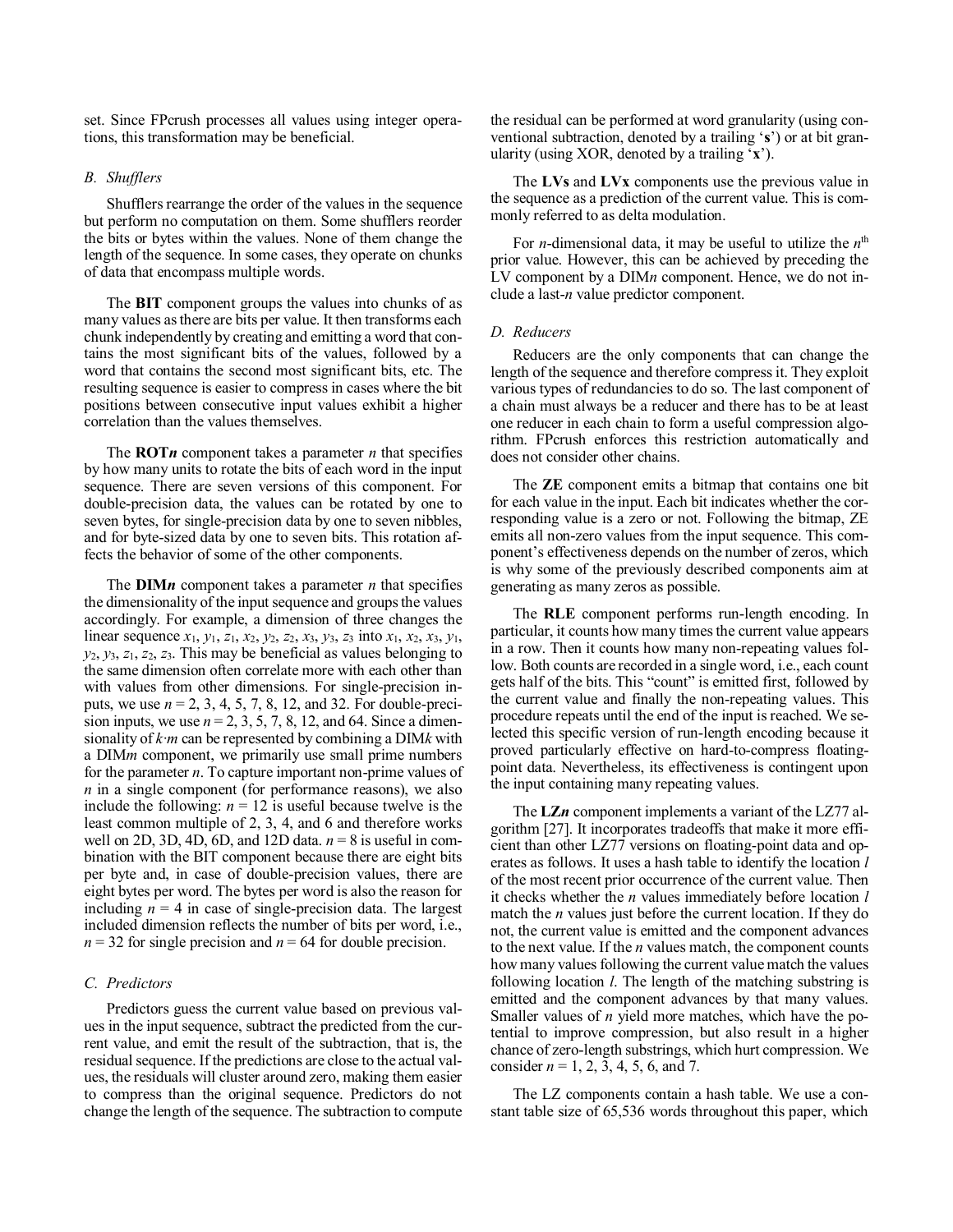seems to work well and is reasonably fast. Note that larger tables tend to increase the compression ratio while decreasing the compression and decompression throughput. Smaller tables have the opposite effect.

# *E. The Cut*

The | pseudo component, called the Cut and denoted by a vertical bar, is a singleton component that converts a sequence of words into a sequence of bytes. It is merely a type cast and requires no computation or data copying. Every algorithm produced by FPcrush contains exactly one Cut, which is included because it is often more effective to perform compression at byte rather than word granularity. Note, however, that the Cut can appear before the first component, in which case the data are treated as a sequence of bytes, after the last component, in which case the data are treated as a sequence of words, or between components, in which case the data are initially treated as words and then as bytes.

## *F. Discussion*

The components described above can all be implemented to run in  $O(n)$  time, where *n* is the sequence length. We excluded more complex components such as move-to-front and block-sorting components to make the synthesis, which has to evaluate many different chains of components, as fast as possible. Nevertheless, as the results in this paper demonstrate, the included components suffice to create algorithms that compress better than preexisting tools in many cases.

Due to the Cut, FPcrush needs three versions of each component: one for double-precision values (8-byte words), one for single-precision values (4-byte words), and one for byte values. We implemented all components in form of C++ templates to facilitate the generation of these different versions.

Each component requires a corresponding inverse component that performs the reverse transformation. By chaining the inverse components in the opposite direction, FPcrush can automatically synthesize the matching decompression algorithm for any given chain of components, i.e., for any of the compression algorithms in can generate (cf. Figure 1).

The seven LZ components utilize hash tables. For performance reasons, their hash functions only use some of the bits from the input values. This is why altering the location of bits and bytes by other components affects the effectiveness of these components. Note, however, that FPcrush is able to optimize which bits to use by the hash function, for example, through the inclusion of an appropriate ROT component.

Not counting the Cut, FPcrush has 29 components at its disposal, only nine of which are able to reduce the length of the data. The purpose of the remaining 20 components is to transform the values in such a way that the reducers become maximally efficient. Thus, longer chains of components have the potential to compress better but make the search for a good algorithm take longer and decompression slower. For an algorithm with *k* stages, that is, a chain with *k* components, the search space encompasses  $(k+1) \cdot 29^{k-1} \cdot 9$  possible algorithms because there are *k*+1 locations for the Cut, *k*–1 stages that can

each hold any one of the 29 components, and a final stage that can hold any one of the nine reducers. This amounts to over a million possible four-stage algorithms and over 42 billion seven-stage algorithms.

#### III. FPCRUSH IMPLEMENTATION

## *A. Representative Segments*

Since there is not nearly enough time available to search the entire input for a good compression algorithm, FPcrush first determines a small representative segment and then performs the search only on this segment. To identify a good segment, it breaks up the input into many segments and uses a sliding-window approach where the window is advanced in steps of one eighths of the segment size. The segment size is selectable and expressed as a percentage of the entire file size. Then, FPcrush computes the byte entropy of each segment and selects the one whose entropy is closest to that of the entire file. Shorter segments result in faster searches but may be less representative. Moreover, there is no guarantee that a representative segment exists at all. Once a good compression algorithm for the selected segment has been found, this algorithm is applied to the entire file.

## *B. Genetic Algorithm*

The genetic algorithm (GA) [10, 11] employed by FPcrush to quickly search for an effective compression algorithm uses a fixed population size of twenty individuals. Each individual (i.e., a chain of components representing a compression algorithm) is initialized with a randomly selected reducer in the last stage, randomly selected components in the other stages, and a random location for the Cut. This population is then evolved over a selectable number of generations in the following way. First, the compression ratio (i.e., the fitness) of each individual is evaluated on the chosen segment and the bestperforming algorithm is recorded. Then a new generation of individuals is created using the following genetic approach.

A quarter of the new individuals are the result of a crossover operation, which selects two parents from the prior generation with a probability that is proportional to their fitness. The components are taken from one parent up to a randomly selected stage and the remaining components are taken from the other parent. The Cut is randomly taken from the first or the second parent. The next quarter of the new individuals are also the result of a cross-over operation. However, this crossover picks the Cut and the components for each stage from one or the other parent based on a random bitmask. The third quarter of the new individuals are the result of mutating a single clone, which is selected from the prior generation with a probability proportional to its fitness. The mutation replaces one randomly selected component or the Cut with a random but legal alternative. The probability of a single mutation is 100%, a second mutation happens with 50% probability, a third one with 25%, etc. The last quarter of the new individuals are also the result of mutations, but in this case they are applied to a copy of the best algorithm found so far.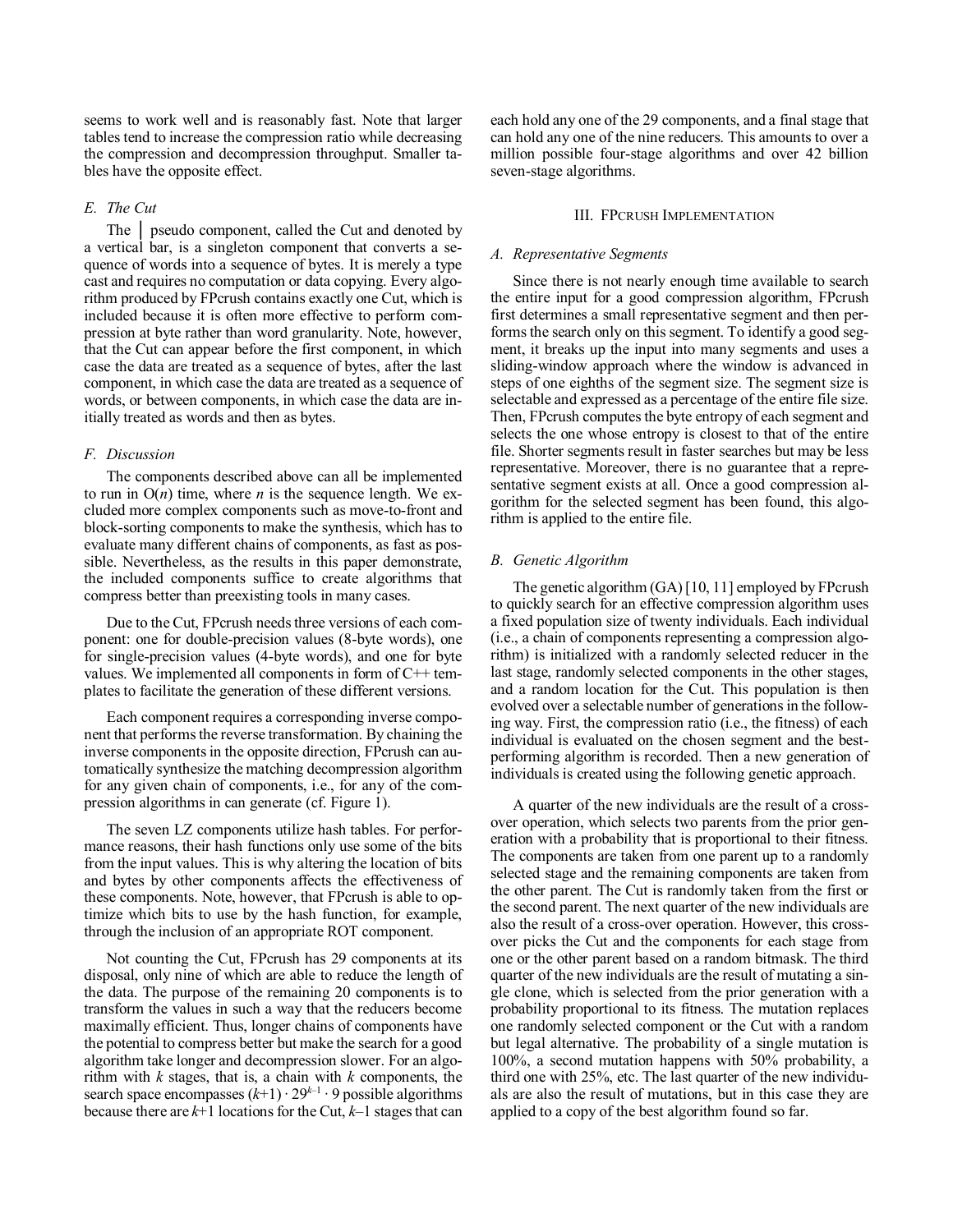Genetic algorithms represent a heuristic search method that is meant to quickly converge on some good solutions. However, there is no guarantee that a genetic algorithm will do so and it generally does not find the globally best solution in large search spaces. However, the best identified solution often performs nearly as well as the globally best solution.

# IV. RELATED WORK

#### *A. Floating-Point Compressors*

This subsection summarizes related work on lossless floating-point compression. We extracted the basic idea behind many of our algorithmic components from these papers. Of course, many more papers on the lossless compression of floating-point data exist (cf. [19] and references therein).

Lindstrom and Isenburg discuss on-line compression of floating-point grid data for speeding up I/O operations [20]. They use a Lorenzo predictor and map reals to unsigned integers. FPcrush also exclusively uses integer representation and operations. Since the Lorenzo predictor is not particularly suitable for linear sequences of values, FPcrush does not include a corresponding component.

Burtscher and Ratanaworabhan's FPC algorithm targets double-precision values [3]. It predicts the integer interpretation of the 64-bit values using an FCM and a DFCM predictor. The two predictions are XORed with the true value. The result with more leading zeros is compressed using leading-zero byte counts. The authors also published a parallel version of their compression algorithm, called pFPC [4], with which we compare FPcrush in the result section. We include the XOR idea in our study. We found the FCM and DFCM predictors with leading-zero-byte-elimination to be outperformed by chains with an LZ component, which is why we ended up not including components for the two predictors.

Chen et al.'s work orders grid points of tetrahedral volume data to improve compressibility  $[6]$ . Their approach separates the "signed exponent" from the mantissa values. We include a similar component (BIT) that groups the various bit positions from adjacent values so that all the sign bits, exponent bits, etc. can be compressed together.

Bicer et al. describe a framework that XORs values and leading-zero compresses the results [1]. As it operates at bit granularity, their approach works for both single- and doubleprecision data. The data are split into chunks, which are compressed independently. FPcrush also supports both single- and double-precision data and uses data chunks to facilitate parallel compression and decompression.

Filgueira et al. focus on runtime compression of MPI messages, including floating-point messages [8]. They found lzop to work best on their synthetic integer and floating-point data that include a significant number of zeros because lzop is very fast. The user can select which compression algorithm to use for which data type. A later paper describes an extension that dynamically selects the most appropriate algorithm based on the data type, including none for short messages [9]. Our approach is orthogonal to theirs and could be used to find good compression algorithms for various data types.

Schendel et al. introduce a pre-compression tool to improve the performance of general-purpose compressors on double-precision floating-point data. Their approach analyzes the compressibility of the data at byte granularity, determines the best compressor for the job, and identifies and removes hard-to-compress sections before piping the remaining data to the compressor [22]. FPcrush searches for effective algorithms at word and byte granularity and produces customized, standalone compression algorithms. However, it uses a similar analysis of the input to find a good segment.

Jenkins et al. create a system for rapid indexing, storing, and querying based on compressed metadata [17]. Their compression approach is based on the idea that most double-precision data have similarity in the sign and exponent fields. They discard the redundancies in the higher-order bits and map the lower-order bytes to a bin according to distinct higher-order bits. They then pass the separated data to bzip2. FPcrush does not depend on such assumptions about the data, but it does contain components to separate higher- and lowerorder bits so that they can be compressed separately.

# *B. Generating Compression Algorithms*

This subsection describes prior techniques for synthesizing compression algorithms. FPcrush is a derivative of the Crusher framework, which we previously used to synthesize a floating-point compression algorithm that is GPU friendly [26]. This prior work uses some of the same algorithmic components to generate the compressor. However, it only employs components that can easily be parallelized for GPUs. FPcrush does not have this limitation, which is why its algorithms almost always compress the same files better, in some cases by a large margin. More importantly, our prior work is not concerned with the synthesis speed. It does not use a genetic algorithm nor segments to accelerate the processing. In fact, it is several orders of magnitude slower and unfit for real-time synthesis. Furthermore, it only proposes a single algorithm. In contrast, FPcrush generates a new algorithm for each file.

None of the remaining related works described in this subsection are designed for floating-point data. Instead, they target program execution traces, heterogeneous files, images, and databases. Moreover, none of these approaches were designed for or support real-time compression and none of them employ segmentation to speed up the algorithm generation. As a consequence, when including the synthesis time, they are much slower than standard compression tools. Hence, we do not compare FPcrush to these approaches in the result section.

Burtscher and Sam present TCgen, a tool that generates customized trace compressors based on a user-provided configuration of one or more predictors [5]. TCgen then translates this description into C source code that is optimized for the specified trace format and predictors. FPcrush supports a larger number of components, in particular also non-predictor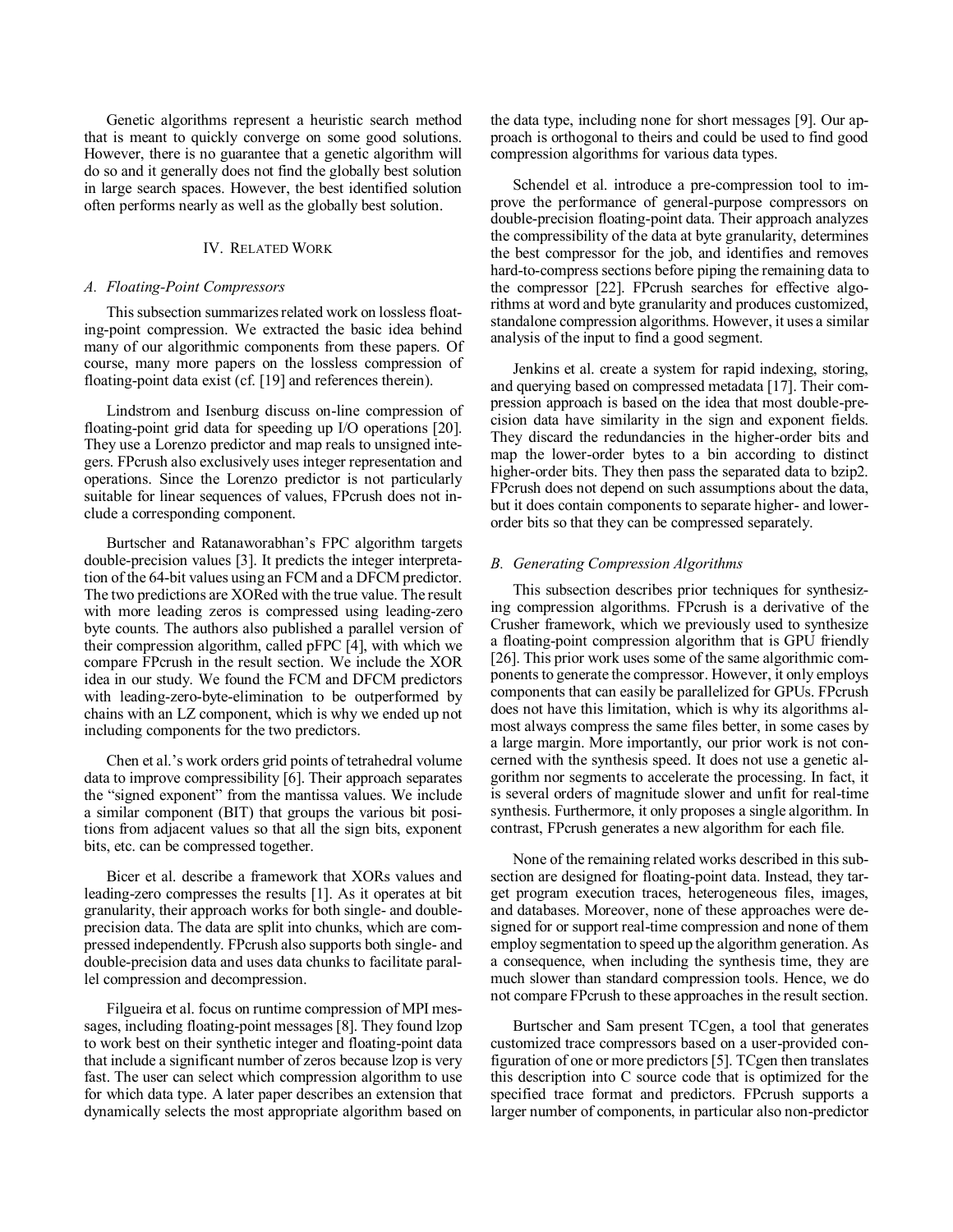components, and automatically determines good algorithms without the need for a description from the user.

Kattan and Poli propose a system that employs genetic programming to find optimal ways to combine standard compression algorithms [18]. They group similar data chunks together and label each group with the best compression algorithm for its chunks. We also utilize a genetic algorithm and combine components. However, their components represent entire compression algorithms whereas our components are finer grained and represent parts of a compression algorithm.

Hsu and Zwarico present an automatic synthesis technique for compressing heterogeneous files [12]. Each chunk of data is compressed using a different algorithm, which is determined using a statistical method. A compression history, required for decompression, is automatically generated and added in this phase. We use a similar approach to record the needed decompression algorithm in the compressed output.

Mitra et al. propose a methodology for compressing fractal images using a genetic algorithm [21]. Initially, fractal codes are computed for each domain block. Then these blocks are classified into two types based on the variability of the pixels in each block. A block belongs to the smooth type if its variance is below a given threshold and is considered rough otherwise. The purpose of this classification is to obtain higher compression ratios and to reduce the encoding time. The final step uses a genetic algorithm to find a good match for the rough domain blocks. Wu and Lin use a similar approach with three classes [25]. FPcrush also uses a genetic algorithm to find an effective solution in its search space.

Several other papers have been published that employ a genetic algorithm for image compression, primarily to speed up the compression. Vences and Rudomin use it to compress sequences of images [23], Wu et al. [24] improve upon Vences and Rudomin's approach, and Boucetta and Melkemi describe how to transform the RGB planes of a color image into more suitable spaces using a genetic algorithm [2].

Fang et al. investigate how to compress database information using GPUs to overcome the transfer overhead [7]. They employ a compression planner along with a cost model of the GPU to identify an optimal combination among nine different compression schemes and use a rule-based method to automatically prune the search space. They utilize fewer components than we do and, as in Kattan and Poli's work, each component is an entire compression algorithm.

Chaining whole compression algorithms, as is proposed in many of the above related works, is fundamentally different from chaining algorithmic components to build a compression algorithm, which is what we do. After all, the goal of a compression algorithm is to maximally reduce the number of bytes, which generally means that there are few exploitable patterns left in the output. This makes it difficult for the next compression algorithm in the chain to be effective. Our approach does not suffer from this problem. In fact, most of the algorithmic components we use do not reduce the number of bytes at all but transform the data to better expose patterns.

# V. EVALUATION METHODOLOGY

We evaluated all tested compressors on a compute node of the Maverick supercomputer at the Texas Advanced Computing Center. The node contains two 10-core Intel Xeon E5- 2680 v2 Ivy Bridge processors running at 2.8 GHz with a 20 MB L3 cache and 128 GB of main memory. The operating system is CentOS 6.4. We used the icc compiler version 14.0.1 with the "-O3 -xhost" flags.

# *A. Compression Tools*

We compare FPcrush in terms of compression ratio, compression throughput, and decompression throughput to three compressors from the literature: 1) pigz [16], a parallel version of gzip, 2) pbzip2 [13], a parallel version of bzip2, and 3) pFPC [15], a parallel version of FPC. The first two are widely used general-purpose compressors, i.e., they are not specifically designed for floating-point data. pFPC is a special-purpose compressor designed for double-precision floating-point data. It does not support single-precision data. Since our primary objective is to obtain a high compression ratio and the secondary objective is fast decompression, we use pigz with the "-c9 -p20" flags, pbzip2 with the "-9 -p20" flags, and pFPC with one million table entries, 20 threads, and 4096-element chunks, which are the recommended parameters.

# *B. FPcrush Parameter Space and Randomization*

FPcrush is parameterizable along multiple dimensions. We studied all combinations of 2, 4, 8, 16, 32, and 64 generations in the GA, 1, 2, 3, 4, 5, 6, and 7-stage algorithms, and 100% (i.e., the entire input), 10%, 1%, and 0.1% segments. We use a fixed population size of 20 to match the number of cores in our system (hyper-threading is turned off on Maverick). Based on the results, we empirically selected sixteen generations, five-stage algorithms, and one percent segments as the baseline configuration for our performance evaluation, which yields good compression ratios and throughputs.

The genetic operations rely on a random-number generator. As a consequence, using different seeds can result in different synthesized algorithms even when otherwise using the same configuration and the same input. To lower the impact of the random seed, we repeated every experiment three times with three different seeds and present the results from the run that produced the median compression ratio. This should make the results more representative of what can be expected on average from our approach.

## *C. Throughput Measurements*

For the special-purpose floating-point compressors pFPC and FPcrush, the timing measurements are performed by adding code to read a timer before and after the compression and decompression code sections. For the general-purpose compressors pbzip2 and pigz, we measure the runtime of compression and decompression when reading the input file from a disk cache in main memory and writing the output to /dev/null. In case of FPcrush, the compression time includes the time to select a representative data segment, running the genetic algorithm, and using the resulting best algorithm to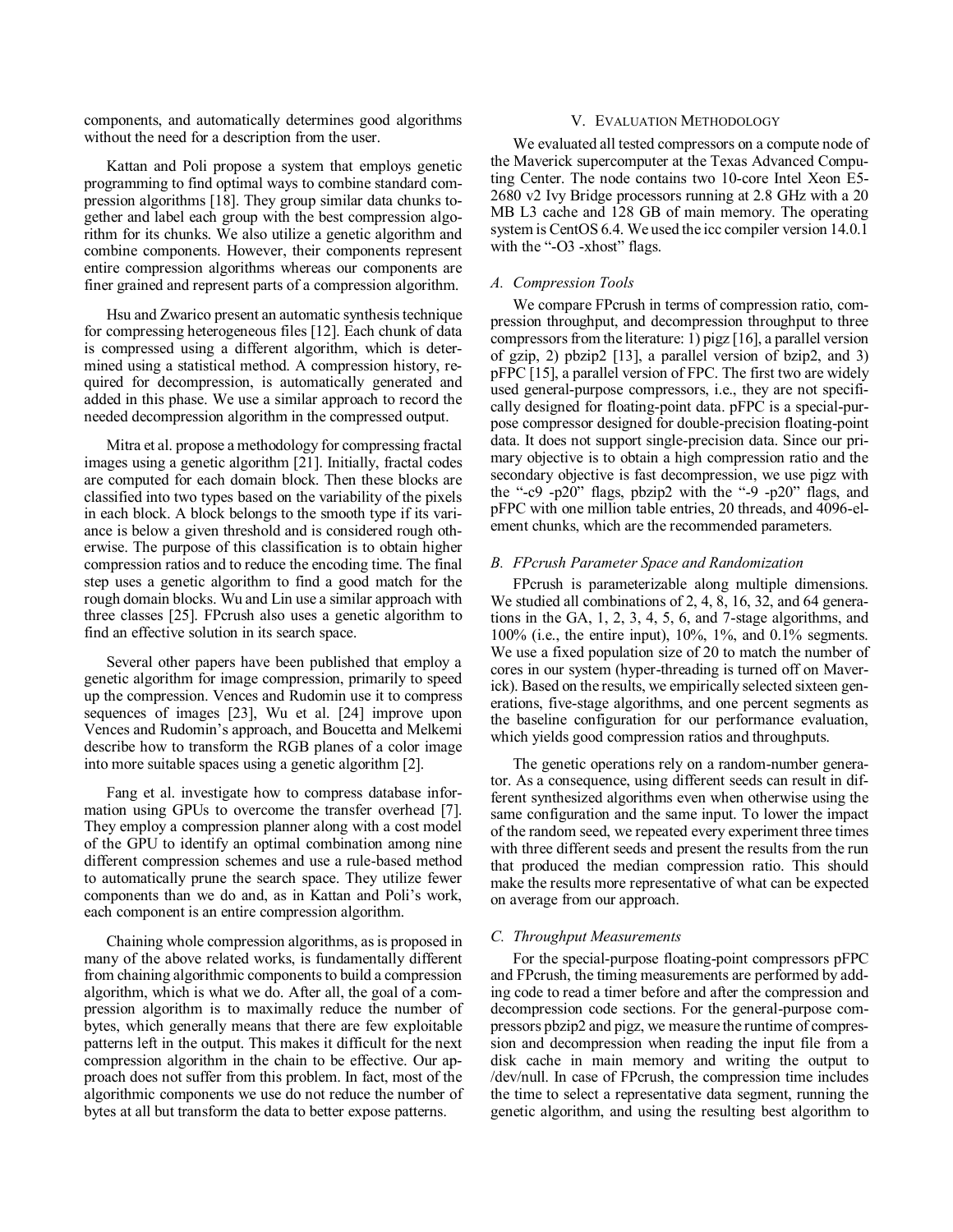compress the entire file. In all cases, the decompressed data are compared to the original to ensure that every bit is identical. This validation is not included in the timings.

# *D. Input Files*

We use eight FPC data sets for our evaluation [14]. Each file consists of a binary sequence of IEEE 754 double-precision floating-point values. They encompass numeric results (num) and observational data (obs). For the single-precision experiments, we simply converted the double-precision files.

The following 4 data sets stem from numeric simulations:

- num\_brain: simulation of the velocity field of a human brain during a head impact
- num\_comet: simulation of the comet Shoemaker-Levy 9 entering Jupiter's atmosphere
- num control: control vector output between two minimization steps in weather-satellite data assimilation
- num\_plasma: simulated plasma temperature evolution of a wire array z-pinch experiment

The following 4 data sets stem from scientific instruments:

- obs\_error: data values specifying brightness temperature errors of a weather satellite
- obs\_info: latitude and longitude information of the observation points of a weather satellite
- obs\_spitzer: data from the Spitzer Space Telescope showing a slight darkening as an extrasolar planet disappears behinds its star
- obs temp: data from a weather satellite denoting how much the observed temperature differs from the actual contiguous analysis temperature field

Table I provides pertinent information about the doubleprecision inputs. The first two data columns list the size in megabytes and in millions of double-precision values. The middle column shows the percentage of values that are unique. The fourth column displays the first-order entropy of the values in bits. The last column expresses the randomness of each input in percent, i.e., it reflects how close the firstorder entropy is to that of a truly random data set with the same number of unique values. We chose these files because they contain real-world data and are large enough to demonstrate the utility of our approach while making parameter-space

evaluations tractable. Note that FPcrush tends to be more efficient on larger files, especially the segmentation, which is important as many real-world scientific applications produce files that are much larger than our test files.

TABLE I. INFORMATION ABOUT THE DOUBLE-PRECISION INPUTS

|             | size                     | doubles | unique values | 1st order      | <b>randomness</b> |
|-------------|--------------------------|---------|---------------|----------------|-------------------|
|             | $(megabytes)$ (millions) |         | (percent)     | entropy (bits) | (percent)         |
| num brain   | 135.3                    | 17.73   | 94.9          | 23.97          | 99.9              |
| num comet   | 102.4                    | 13.42   | 88.9          | 22.04          | 93.8              |
| num control | 152.1                    | 19.94   | 98.5          | 24.14          | 99.6              |
| num plasma  | 33.5                     | 4.39    | 0.3           | 13.65          | 99.4              |
| obs error   | 59.3                     | 7.77    | 18.0          | 17.80          | 87.2              |
| obs info    | 18.1                     | 2.37    | 23.9          | 18.07          | 94.5              |
| obs spitzer | 189.0                    | 24.77   | 5.7           | 17.36          | 85.0              |
| obs temp    | 38.1                     | 4.99    | 100.0         | 22.25          | 100.0             |

#### VI. EXPERIMENTAL RESULTS

# *A. Compression Ratios*

Table II shows the compression ratios on the 16 singleand double-precision files as well as the geometric mean for each compressor. FPcrush is run with the baseline configuration of five stages, 1% segments, and 16 generations. pFPC does not support single-precision data.

Except on obs spitzer, FPcrush yields the highest compression ratio on all tested inputs, in particular also on num\_plasma, the most compressible of the studied files. The benefits of compression range from 11% to over a factor of 10. pbzip2 compresses the obs\_spitzer file 26% and 41% better, presumably due to its use of a block-sorting algorithm, which is relatively slow and not synthesizable from the components included in FPcrush.

The results in Table II demonstrate that FPcrush is able to synthesize effective floating-point compression algorithms. In fact, it often yields never-before-described algorithms that compress better than some of the best available compressors.

## *B. Decompression Speed*

Table III lists the decompression throughput in megabytes per second on the 16 inputs as well as the geometric mean. Again, FPcrush refers to the baseline configuration with five stages, 1% segments, and 16 generations.

The automatically synthesized decompression algorithms deliver the highest throughput on each tested file. The geometric mean is over one gigabyte per second, which is 5.4 and 5.7

TABLE II. COMPRESSION RATIOS (THE HIGHEST SINGLE- AND DOUBLE-PRECISION COMPRESSION RATIOS ARE SHADED)

|    |                       | aeomean |       |       |       | num brain num comet num control num plasma obs error lobs info lobs spitzer lobs temp |       |       |       |       |
|----|-----------------------|---------|-------|-------|-------|---------------------------------------------------------------------------------------|-------|-------|-------|-------|
|    | pigz                  | 1.206   | 1.064 | 1.160 | 1.057 | 1.608                                                                                 | 1.447 | 1.157 | 1.228 | 1.035 |
| ω  | $\bar{a}$ pbzip2      | 1.460   | 1.043 | 1.173 | 1.029 | 5.670                                                                                 | 1.331 | 1.218 | 1.746 | 1.023 |
|    | $rac{5}{6}$ pFPC      | 1.440   | 1.148 | 1.151 | 1.038 | 7.042                                                                                 | 1.542 | 1.215 | 1.022 | 0.997 |
|    | <b>IFPcrush</b>       | 1.665   | 1.194 | 1.285 | 1.127 | 10.547                                                                                | 1.672 | 1.403 | 1.237 | 1.114 |
| ᇟ. | o pigz                | 1.524   | 1.113 | 1.117 | 1.043 | 8.652                                                                                 | 1.338 | 1.327 | 1.391 | 1.049 |
|    | $\mathbf{F}$   pbzip2 | 1.510   | 1.113 | 1.117 | 1.043 | 8.781                                                                                 | 1.337 | 1.219 | 1.389 | 1.048 |
|    | <b>IFPcrush</b>       | 1.667   | 1.302 | 1.203 | 1.157 | 10.189                                                                                | 1.613 | 1.606 | 1.106 | 1.128 |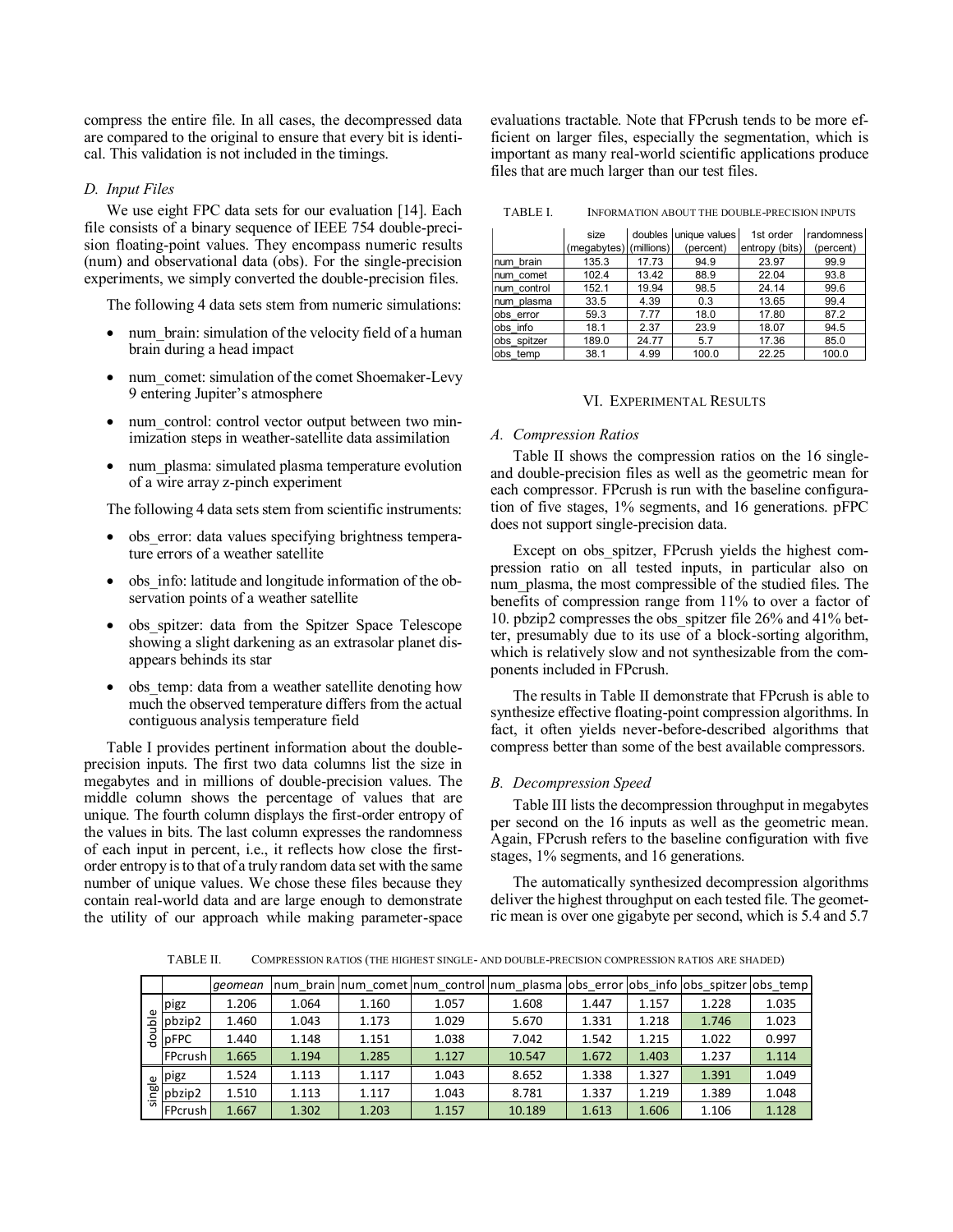|        |                 | geomean |        |        |        | num brain num comet num control num plasma obs error obs info obs spitzer obs temp |        |        |        |        |
|--------|-----------------|---------|--------|--------|--------|------------------------------------------------------------------------------------|--------|--------|--------|--------|
| 횩<br>응 | pigz            | 217.0   | 200.4  | 212.4  | 214.6  | 269.2                                                                              | 236.4  | 206.5  | 196.0  | 208.7  |
|        | pbzip2          | 122.9   | 67.3   | 121.8  | 66.1   | 330.0                                                                              | 200.1  | 168.0  | 45.4   | 190.8  |
|        | pFPC            | 786.3   | 883.2  | 808.0  | 791.2  | 1112.4                                                                             | 781.3  | 541.8  | 889.1  | 618.0  |
|        | <b>IFPcrush</b> | 1247.5  | 1494.6 | 1464.5 | 1425.4 | 1231.2                                                                             | 1195.4 | 852.7  | 1335.5 | 1121.7 |
| ingle  | pigz            | 206.3   | 199.6  | 224.6  | 204.1  | 214.0                                                                              | 218.4  | 198.6  | 191.4  | 201.7  |
|        | pbzip2          | 170.6   | 210.7  | 207.0  | 141.1  | 249.5                                                                              | 195.9  | 142.0  | 102.1  | 164.6  |
|        | <b>IFPcrush</b> | 1121.7  | 1231.3 | 1214.3 | 1387.0 | 964.0                                                                              | 849.2  | 1333.1 | 1148.2 | 964.6  |

TABLE III. DECOMPRESSION THROUGHPUT [MB/S] (THE HIGHEST SINGLE- AND DOUBLE-PRECISION THROUGHPUTS ARE SHADED)

TABLE IV. COMPRESSION THROUGHPUT [MB/S] (THE HIGHEST SINGLE- AND DOUBLE-PRECISION THROUGHPUTS ARE SHADED)

|                              |                     | geomean |        |        |        | num brain num comet num control num plasma lobs error lobs info lobs spitzer lobs temp |        |       |        |       |
|------------------------------|---------------------|---------|--------|--------|--------|----------------------------------------------------------------------------------------|--------|-------|--------|-------|
|                              | pigz                | 384.3   | 423.8  | 362.3  | 451.0  | 537.1                                                                                  | 264.9  | 381.2 | 300.6  | 421.8 |
| 횩                            | pbzip2              | 75.6    | 87.2   | 101.1  | 87.3   | 20.8                                                                                   | 99.1   | 73.8  | 113.4  | 80.5  |
|                              | $\overline{a}$ pFPC | 1080.4  | 1370.5 | 1262.4 | 1149.9 | 1310.4                                                                                 | 1073.5 | 596.7 | 1395.4 | 796.7 |
|                              | FPcrush             | 122.0   | 132.0  | 130.8  | 149.8  | 111.7                                                                                  | 130.3  | 74.9  | 144.1  | 120.9 |
| $\overline{\mathsf{c}}$<br>홀 | pigz                | 304.5   | 358.8  | 410.8  | 419.7  | 401.8                                                                                  | 143.4  | 289.8 | 212.5  | 336.5 |
|                              | pbzip2              | 70.3    | 85.8   | 87.6   | 74.6   | 22.7                                                                                   | 89.2   | 73.0  | 96.2   | 74.7  |
|                              | <b>IFPcrush</b>     | 134.2   | 133.3  | 142.5  | 166.1  | 127.1                                                                                  | 115.2  | 89.1  | 178.7  | 142.8 |

times faster than pigz and 6.6 and 10.1 times faster than pbzip2. pFPC is outperformed by a factor of 1.6. Note that each of these compressors utilizes all 20 CPU cores.

For comparison, we also measured the memory copy throughput of the built-in memcpy function on the same data. It ranges from 3358 MB/s to 8707 MB/s. In other words, simply copying the data from one memory location to another is 2.4 to 6.5 times faster than the decompression speed of FPcrush's algorithms on our machine.

Clearly, the synthesized algorithms decompress quickly and compress well. In fact, the benefit in decompression throughput is higher than the benefit in compression ratio.

# *C. Compression Speed*

Table IV shows the compression throughput in megabytes per second on the 16 input files and the geometric mean. As before, FPcrush refers to the baseline configuration with five stages, 1% segments, and 16 generations. Note that the measured runtime of FPcrush includes the time to identify the best segment, the time to run the genetic algorithm on this segment, and the time to compress the entire file using the best algorithm the GA found.

pFPC compresses the double-precision files the fastest. Since it does not support single-precision data, pigz performs best on those files. Surprisingly, FPcrush delivers well over 100 MB/s compression throughput even though it first has to determine a suitable algorithm. This throughput is sufficient for real-time compression on a gigabit-per-second channel.

On average, FPcrush is nine times slower than pFPC and two to three times slower than pigz, but it is 1.6 and 1.9 times faster than pbzip2. In addition to being faster than pbzip2 on each tested input, it also compresses better and decompresses more quickly, which underscores the benefit of our approach.

Figure 2 illustrates the relative breakdown of FPcrush's compression time on the double-precision files when using five stages, 1% segments, and 16 generations. The bottom part of each bar shows the time to find the best segment, the middle part shows the time to run the genetic algorithm on this segment, and the top part shows the time to compress the entire file using the best found algorithm.



Fig. 2. Breakdown of the double-precision compression time

Running the genetic algorithm dominates and takes on average 68% of the overall compression time. Determining a good segment takes 22% of the runtime. It is relatively slow because of calculating the entropy, which requires slow transcendental floating-point operations whereas the compression is performed exclusively with fast integer operations. The actual compression takes about 10% of the overall runtime. Combined with the throughput results from Table IV, we find the true compression to be about as fast as the decompression (cf. Table III). The synthesis (the genetic algorithm) plus the segmentation slow down compression by a factor of ten.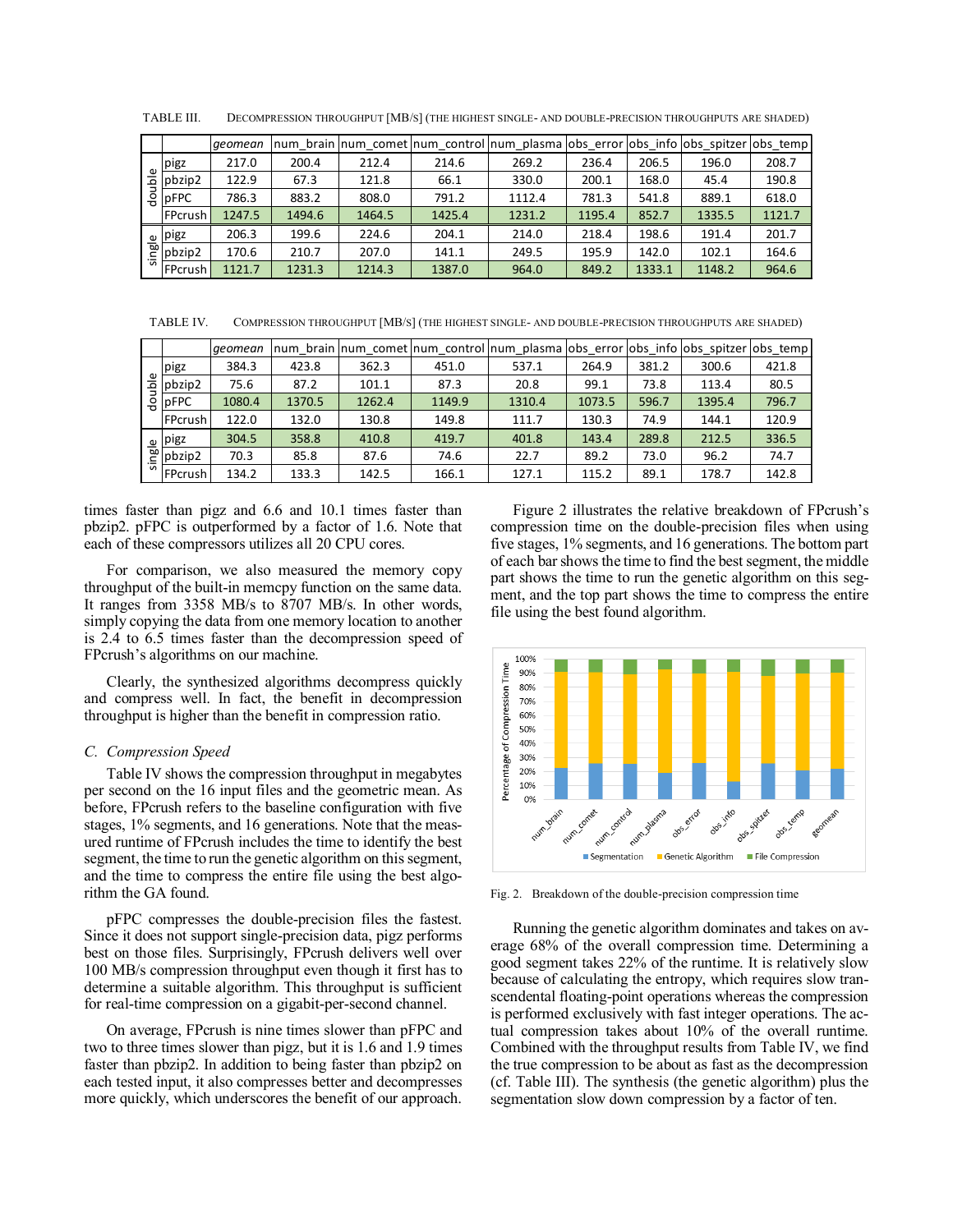|             | customized double-precision algorithm | customized single-precision algorithm |
|-------------|---------------------------------------|---------------------------------------|
| num brain   | ROT1 ROT7 ROT1 DIM8 LZ5               | DIM4 ROT1 LZ6 DIM12 LZ7               |
| num comet   | BIT ZE RLE   ROT2 LZ6                 | DIM12 SMS DIM7 SMS LZ4                |
|             | num control ROT2 LVx BIT DIM64   LZ4  | LVs BIT RLE   ROT7 LZ5                |
|             | num_plasma ROT1 SMS LZ2 LZ6   LZ3     | LVs LZ7   DIM8 LVx LZ4                |
| obs error   | LZ3   DIM64 ROT1 DIM3 LZ6             | DIM2   NUL LZ7 DIM12 LZ5              |
| obs info    | LVs   DIM8 LZ3 ROT2 LZ7               | NUL DIM4 DIM2 ROT5 LZ3                |
| obs spitzer | LZ1 LZ2 ZE BIT   LZ5                  | DIM32 BIT ROT5 DIM32   LZ4            |
| obs temp    | BIT ROT4 DIM64   LVx LZ4              | DIM8 LVs BIT ROT2   LZ4               |

TABLE V. SYNTHESIZED ALGORITHMS

# *D. Synthesized Algorithms*

Table V illustrates the most effective algorithm FPcrush synthesized for each tested input when using five stages,  $1\%$ segments, and 16 generations. The component names follow the description in Section 2.

While not easy to understand, it is obvious that the algorithms differ substantially from one input to another and, perhaps more surprisingly, even between the single- and doubleprecision versions of the same input. However, this is at least in part due to performing an imperfect search using an imperfect segment. These imperfections are reflected, for example, in the double-precision algorithm for num brain, which contains three ROT components in a row that should be replaced by an equivalent single ROT component. Adding a post-processing step to FPcrush could identify and eliminate such artifacts, which might improve the synthesis results, the convergence of the GA, and the throughput of the algorithms.

Other observations of note include, for example, that two of the single-precision algorithms contain a NUL component, meaning that they really only have four stages. SMS, the other mutator, also occurs twice. All shufflers (BIT, ROT, and DIM) are very frequent. As mentioned, ROT is needed to adjust the hash function of the LZ components. Both the subtraction- and the XOR-based LV predictor appear in several algorithms, through subtraction dominates. Finally, all reducers are employed. RLE and ZE occur twice. At least one version of LZ is included in every algorithm with up to three in a single algorithm. Whereas all parameters of LZ are used, only parameters 3 through 7 are frequent with 4 being the most frequent. For DIM, the parameter 5 is not used. For ROT, parameters 3 and 6 do not occur.

Clearly, not all components are equally important. Eliminating some components/parameters would speed up the genetic algorithm and the synthesis, but it is unknown whether these components are useful on other files. A more extensive study is needed to determine if they are truly unnecessary.

The Cut never appears at the end, indicating that it is useful to eventually process the data at byte granularity. Note that most of the employed components are not reducers, i.e., do not compress the data, demonstrating that transforming the values to make them more amenable for the reducers is paramount in an efficient compression algorithm.

# *E. Segment Size*

The key novelty of FPcrush is its ability to synthesize customized compression algorithms in real-time. This subsection studies the use of segments, i.e., one of the main techniques that make this possible. Since the single-precision results exhibit the same trends, we only present double-precision results. We use exhaustive search as the baseline, which is very slow. Hence, we can only show results for three-stage algorithms, the largest chain length for which the exhaustive search completes within the 12-hour job limit on Maverick.

Figure 3 shows the throughput results in megabytes per second on a log-log plot. We ran the exhaustive search on the entire input (100%) as well as with segments that are 10%, 1%, and 0.1% as long as the complete inputs.



Fig. 3. Double-precision compression throughput of exhaustive search with three stages as a function of the segment size

The results show roughly linear scaling with the segment size down to one percent. In fact, all eight inputs exhibit some superlinear scaling in this range because the entire working set does not fit in the processor's L3 cache, but when using sufficiently small segments it does. The scaling drops off when going to 0.1% segments because the search becomes so fast that other work starts to dominate, most notably the ultimate compression of the entire input with the best algorithm. For exhaustive search, the workload is exponential in the length of the chains. Hence, even smaller segments are likely to be beneficial with four or more stages. Having said that, care should be taken not to make the segments too short. For example, the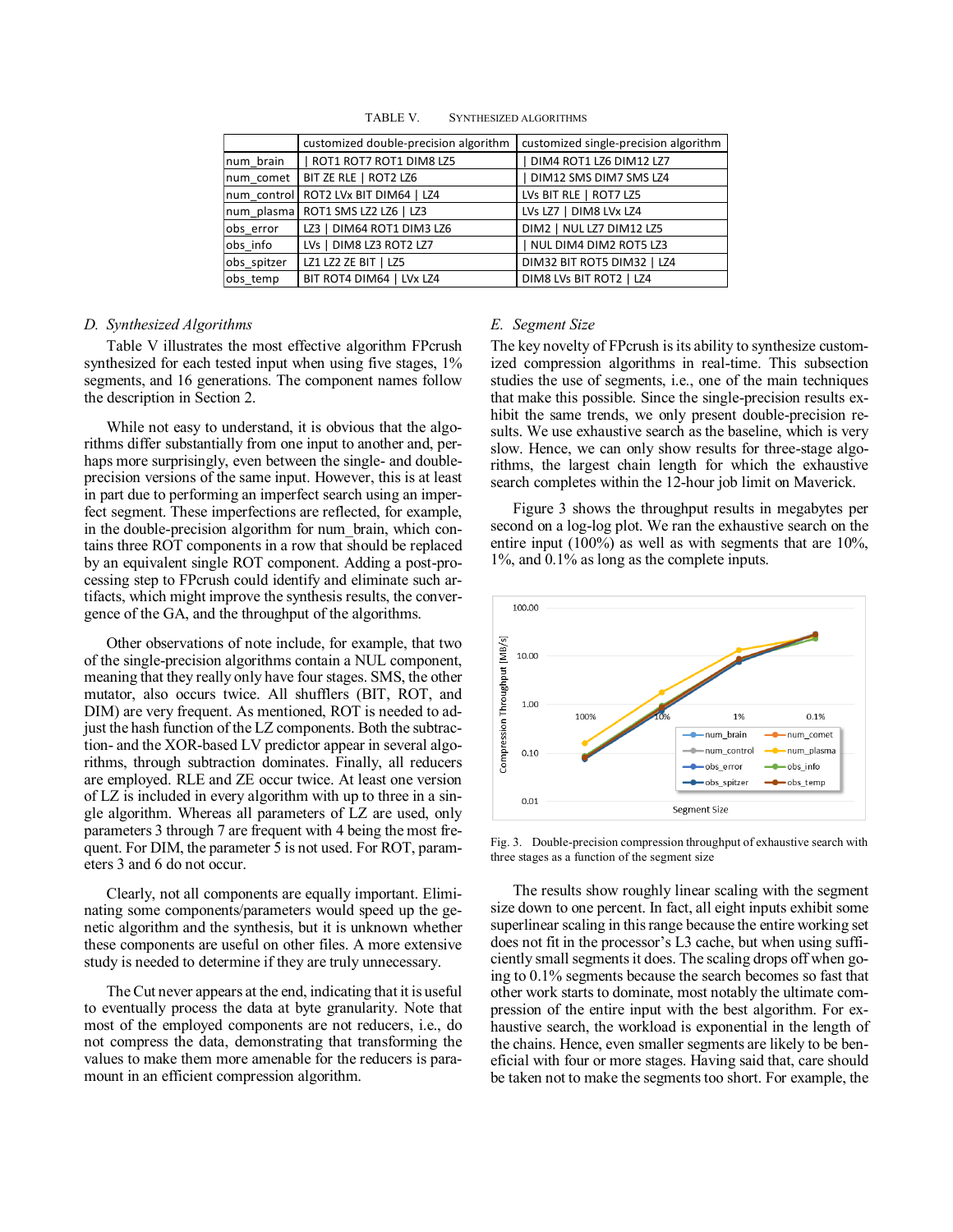0.1% segment of obs\_info is only 18 kilobytes long. We empirically determined that at least a few kilobytes are necessary to obtain compression algorithms that work well on the full inputs. This means very small segment percentages are only prudent for large files to speed up the synthesis.

Using segments is clearly an effective approach to reduce the algorithm synthesis time and therefore to increase the compression throughput. However, using segments lowers the compression ratio in cases where no representative segment can be found. To investigate the magnitude of this potential problem, Table VI shows the achieved compression ratio relative to that of exhaustive search on the whole inputs.

TABLE VI. HIGHEST COMPRESSION RATIO OF EXHAUSTIVE SEARCH WHEN USING SEGMENTS RELATIVE TO USING THE ENTIRE FILE

|             | 100% | 10%  | 1%   | 0.1% |
|-------------|------|------|------|------|
| num brain   | 1.00 | 1.00 | 1.00 | 1.00 |
| num comet   | 1.00 | 1.00 | 1.00 | 1.00 |
| num control | 1.00 | 0.96 | 0.99 | 1.00 |
| num plasma  | 1.00 | 1.00 | 1.00 | 0.53 |
| obs error   | 1.00 | 1.00 | 0.99 | 0.99 |
| obs info    | 1.00 | 1.00 | 1.00 | 0.96 |
| obs spitzer | 1.00 | 1.00 | 1.00 | 0.97 |
| obs temp    | 1.00 | 1.00 | 1.00 | 1.00 |

10% and 1% segments yield essentially the same compression ratio on our eight double-precision files as using the whole files does. 0.1% segments are also quite good except on num\_plasma, where no representative segment was found. Nevertheless, with 0.1% segments, FPcrush is still able to determine the best algorithm in its search space for half of the studied inputs. Interestingly, on num\_control, smaller segments yield better results than larger segments. This is possible because longer segments may be less representative of the entire input than the finer-grained shorter segments.

## *F. Number of Generations*

This subsection studies the number of generations in the genetic algorithm, another key parameter that greatly affects the synthesis speed. We again only present double-precision results and use exhaustive search as the baseline.

Figure 4 shows the throughput on a log-log plot for the genetic algorithm with 64, 32, 16, 8, 4, and 2 generations. In all cases, the entire files were used rather than segments.

The throughput scales well with decreasing numbers of generations. num\_plasma is again an outlier and yields the highest throughput because it is more compressible than the other files. Clearly, reducing the number of generations is another effective way to speed up the algorithm synthesis. However, doing so can hurt the quality of the best found algorithm, as the results in Table VII illustrate.

As expected, Table VII shows that the algorithm quality tends to decrease with fewer generations. While not severe for three-stage chains, where the genetic algorithm quickly finds the best compression algorithm in the search space, the quality degrades more for longer chains of components. Since the search space is exponential in the length of the chain, longer chains require more generations for the genetic algorithm to find high-quality solutions. Since exhaustive search is intractable for long chains, using a genetic algorithm (or any other fast search method) not only drastically speeds up the search for effective multi-stage compression algorithms but is essential in that it makes such searches possible in the first place.



Fig. 4. Compression throughput of the genetic algorithm with three stages and no segments as a function of the number of generations

TABLE VII. HIGHEST COMPRESSION RATIO WITH THREE STAGES FOR VARIOUS NUMBERS OF GENERATIONS RELATIVE TO EXHAUSTIVE SEARCH

|             | 64   | 32   | 16   | 8    | 4    | $\overline{2}$ |
|-------------|------|------|------|------|------|----------------|
| num brain   | 0.99 | 0.99 | 1.00 | 0.99 | 0.99 | 0.99           |
| num comet   | 1.00 | 0.97 | 0.97 | 0.91 | 0.96 | 0.93           |
| num control | 0.99 | 0.98 | 0.98 | 0.98 | 0.98 | 0.91           |
| num plasma  | 1.00 | 1.00 | 1.00 | 0.97 | 0.92 | 0.89           |
| obs error   | 0.99 | 1.00 | 0.99 | 0.93 | 0.98 | 0.92           |
| obs info    | 1.00 | 1.00 | 0.99 | 0.95 | 0.96 | 0.94           |
| obs spitzer | 0.97 | 0.96 | 0.96 | 0.94 | 0.94 | 0.92           |
| obs temp    | 0.99 | 0.95 | 0.98 | 0.99 | 0.98 | 0.92           |

## *G. Number of Stages*

Table VIII shows the compression ratios on the eight double-precision files when running the genetic algorithm for 16 generations on 1% segments with various numbers of stages.

Expectedly, longer chains tend to perform better as they can express supersets of the algorithms with fewer stages. However, because the GA-based search is imperfect, this is not always the case. For example, on obs\_info, the best found four- and six-stage algorithms are worse than the best threestage algorithm. The geometric mean compression ratio climbs steadily up to five stages, beyond which the increase is lower and even drops at six stages. Note that longer chains result in lower compression and decompression throughput. Five-stage algorithms seem to yield good compression ratios without overly burdening the throughput. Nevertheless, if a higher throughput is desired, using fewer stages is an obvious approach to achieve that. Since more stages do help on some inputs and the user does not know a priori how many stages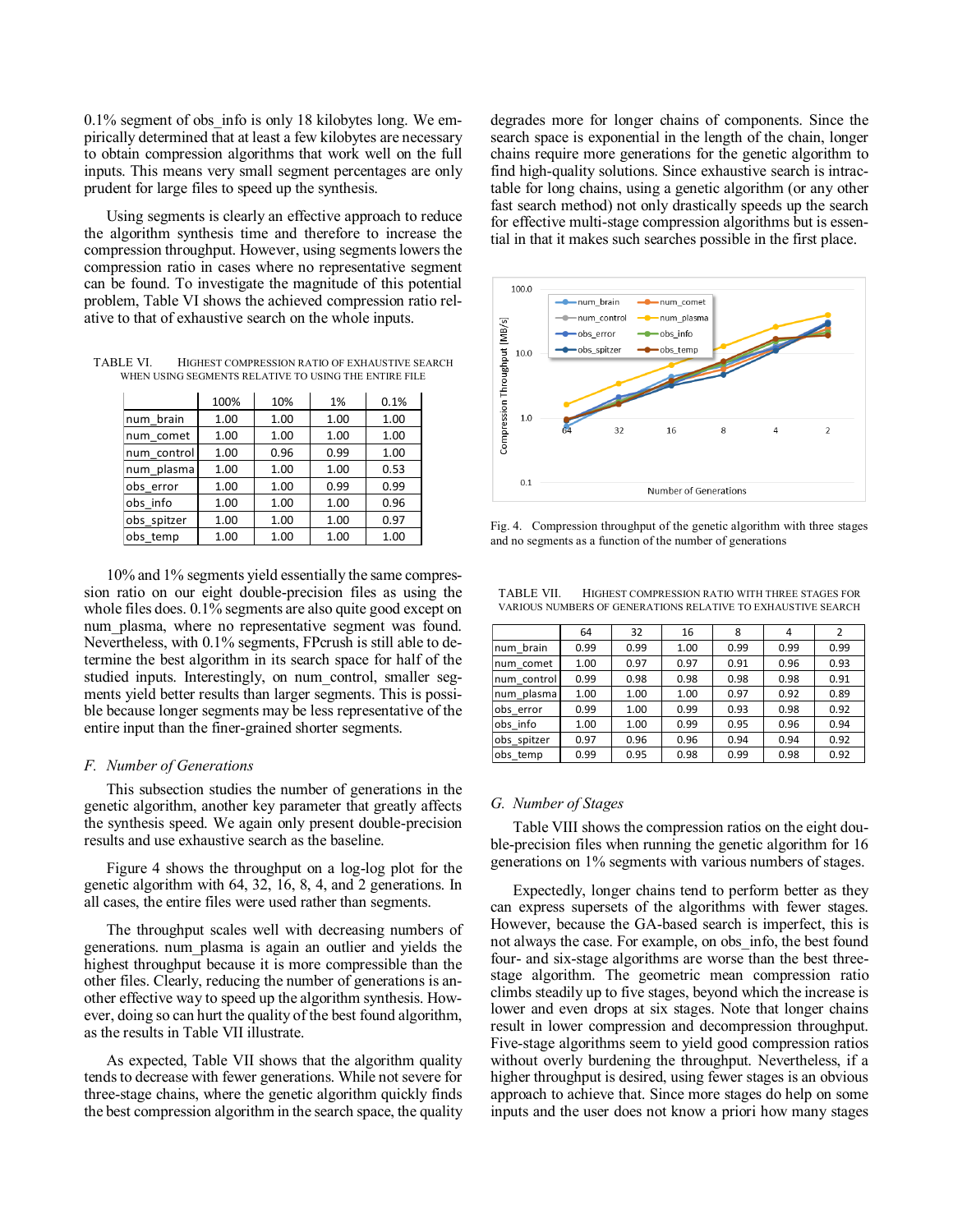will suffice, we evaluated and recommend using FPcrush with five stages or thereabouts.

|             | 2    | 3    | 4     | 5     | 6     |       |
|-------------|------|------|-------|-------|-------|-------|
| num brain   | 1.19 | 1.19 | 1.17  | 1.19  | 1.20  | 1.20  |
| num comet   | 1.27 | 1.30 | 1.31  | 1.29  | 1.27  | 1.33  |
| num control | 1.10 | 1.11 | 1.13  | 1.13  | 1.12  | 1.13  |
| num plasma  | 9.37 | 8.51 | 10.87 | 10.55 | 10.56 | 11.27 |
| obs error   | 1.36 | 1.53 | 1.49  | 1.67  | 1.69  | 1.68  |
| obs info    | 1.38 | 1.40 | 1.24  | 1.40  | 1.24  | 1.41  |
| obs spitzer | 1.21 | 1.23 | 1.27  | 1.24  | 1.23  | 1.24  |
| obs temp    | 1.09 | 1.10 | 1.11  | 1.11  | 1.12  | 1.11  |
| geomean     | 1.58 | 1.60 | 1.63  | 1.66  | 1.64  | 1.69  |

TABLE VIII. COMPRESSION RATIO USING 16 GENERATIONS WITH 1% SEGMENTS AS A FUNCTION OF THE NUMBER OF ALGORITHM STAGES

## *H. Other Parameters*

We did not present an evaluation of the population size used by the genetic algorithm, the size of the hash tables in the LZ components, and the chunk size, in favor of more detailed measurements and analysis of more important parameters. We used a fixed population size of 20 to match the number of cores in our system. This parameter is somewhat uninteresting as larger populations hardly improve the final algorithms but make the synthesis slower. We selected a constant hash-table size of 65,536 words to maximize the compression ratio while mostly hitting in the L2 cache. Larger tables increase the average compression ratio only a little but substantially decrease the compression and decompression throughput while smaller tables result in significantly lower compression ratios. We chose a fixed chunk size of 131,072 words for similar reasons, i.e., to fully exploit the L3 cache. Larger chunks only improve the compression ratio a little while significantly lowering the compression and decompression throughput. Smaller chunks hurt the compression ratio considerably.

## VII. SUMMARY AND CONCLUSIONS

This paper describes a high-speed approach to automatically synthesize data compression and matching decompression algorithms. The key novelty of our work is to demonstrate that superior compression algorithms can, in fact, be synthesized in real-time. To the best of our knowledge, we are the first to show that this is doable at all and to present a combination of techniques that make it possible. This combination is essential as the parallel genetic algorithm, the segmentation approach, and the linear-time components are only fast enough when used together to achieve real-time synthesis.

We implemented our approach in the FPcrush tool, which is based on a set of algorithmic components that can be chained to construct sophisticated compression algorithms. FPcrush employs a genetic algorithm to quickly search for the most effective chains of components, i.e., algorithms, and uses small representative segments of the input data to further accelerate the search. Together, these techniques make our compression-algorithm-synthesis tool faster than the parallel bzip2 compressor while compressing better in most cases. In spite of FPcrush's synthesis overhead, even compression operates at over 100 megabytes per second.

There are several avenues for future work. For instance, other fast search algorithms could be tried, as could other mechanisms for identifying representative segments such as sampling. The presented study could also be expanded to include more inputs, larger inputs, and non-floating-point inputs. Moreover, one could make it possible to trade off compression ratio and throughput by allowing the end-user to choose which components to include, what table and population size to use, etc. Another interesting idea is to seed the GA with promising algorithms rather than starting with a random population. To support streaming data in FPcrush, the approach for determining a good segment would have to be changed to not require all the data to be present or available.

We believe the FPcrush approach to be applicable to other domains. All that is needed is for an expert to develop transformations and inverses thereof for the new domain so that corresponding components can be added to the database. FPcrush will then automatically incorporate the new components if they turn out to be useful. Aside from its direct application to data compression, we hope that our work will inspire others to build similar systems for other environments.

#### ACKNOWLEDGMENT

This work was supported by the U.S. National Science Foundation under grants 1141022, 1217231, 1406304, and 1438963 as well as a REP grant from Texas State University. The authors acknowledge the Texas Advanced Computing Center for providing the HPC resources used in this study.

#### **REFERENCES**

- [1] T. Bicer, J. Yiny, D. Chiuz, G. Agrawal, and K. Schuchardt. "Integrating Online Compression to Accelerate Large-Scale Data Analytics Applications." *International Parallel and Distributed Processing Symposium*. 2013.
- [2] A. Boucetta and K.E. Melkemi. "DWT Based-Approach for Color Image Compression Using Genetic Algorithm." *5th International Conference on Image and Signal Processing*, pp. 476-484, June 2012.
- [3] M. Burtscher and P. Ratanaworabhan. "FPC: A High-Speed Compressor for Double-Precision Floating-Point Data." *IEEE Transactions on Computers*, 58(1):18-31. 2009.
- [4] M. Burtscher and P. Ratanaworabhan. "pFPC: A Parallel Compressor for Floating-Point Data." *Data Compression Conference*, pp. 43-52. 2009.
- [5] M. Burtscher and N.B. Sam. "Automatic Generation of High-Performance Trace Compressors." *International Symposium on Code Generation and Optimization*, pp. 229-240. 2005.
- [6] D. Chen, Y.-J. Chiang, N. Memon, and X. Wu. "Lossless Geometry Compression for Steady-state and Time-varying Irregular Grids." *IEEE Symposium on Visualization*, pp. 275-282. 2006.
- [7] W. Fang, B. He, and Q. Luo. "Database Compression on Graphic Processors." *Proceedings of the VLDB Endowment*, 3(1-2):670-680. 2010.
- [8] R. Filgueira, D.E. Singh, A. Calderón, and J. Carretero. "CoMPI: Enhancing MPI-based Applications Performance and Scalability Using Run-Time Compression." *EUROPVM/MPI*. 2009.
- [9] R. Filgueira, D.E. Singh, J. Carretero, A. Calderón, and F. Garcia. "Adaptive-CoMPI: Enhancing MPI-based Applications - Performance